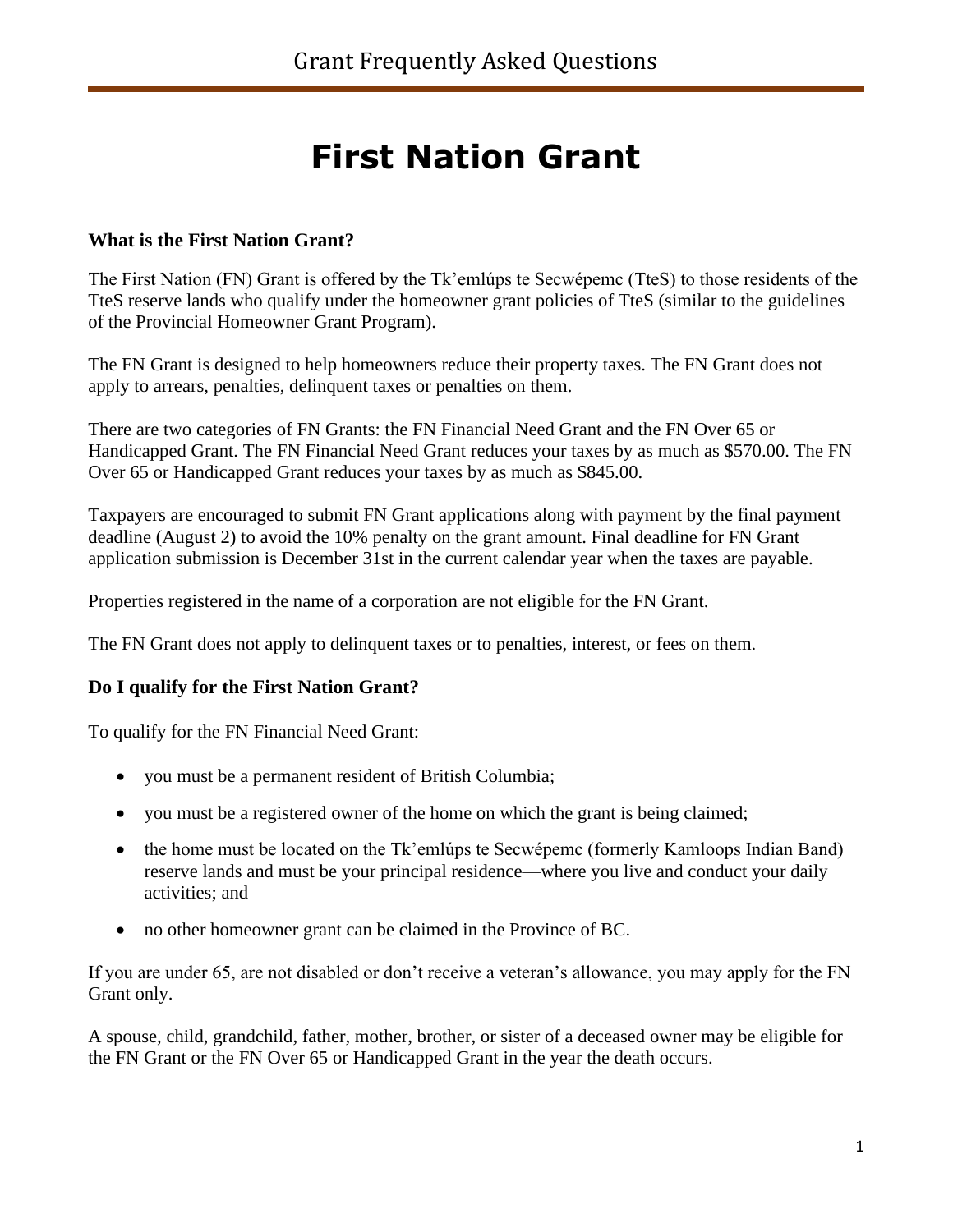# **Do I qualify for the First Nation Over 65 or Handicapped Grant?**

- You may apply for the FN Over 65 or Handicapped Grant if you meet the requirements of the FN Grant and you are:
- One of the registered owner(s) must be 65 years of age or older in the current calendar year to qualify for the additional discount grant. The grant application must reflect the owner's date of birth.
- One of the registered owner(s) is a disabled person or a handicapped person, or handicapped spouse or relative resides with the owner in his home.
	- Permanent disability status
	- Disability status for the current year
- A medical certificate must be completed by your physician as confirmation of a disability. Medical certificate forms are available from the Lands, Leasing, & Tax Department or the Accounts Receivable office in the Finance Department.
- Registered Owner is a war veteran, or the spouse or widow/widower of a veteran receiving an allowance under the *Veterans Allowance Act (*Canada) or the *Civilian War Pensions and Allowances Act* (Canada). The war veteran, spouse, or widow/widower must attach proof of eligibility.

# **Remember to sign the First Nation Grant application**

Complete, date, sign, and return the FN Grant application on the back of the tax notice, along with your tax payment to the Accounts Receivable office in the TteS Finance Department.

Submit the completed application by the tax due date of the current years' tax notice to avoid a late penalty on the grant amount. Do not send the FN Grant application to your mortgage company.

# **What is the minimum amount of property taxes before the First Nation Grant applies?**

You may claim the FN Financial Need Grant if your gross property taxes are greater than \$350.00

You may claim the FN Over 65 or Handicapped Grant if your gross property taxes are greater than \$100.00.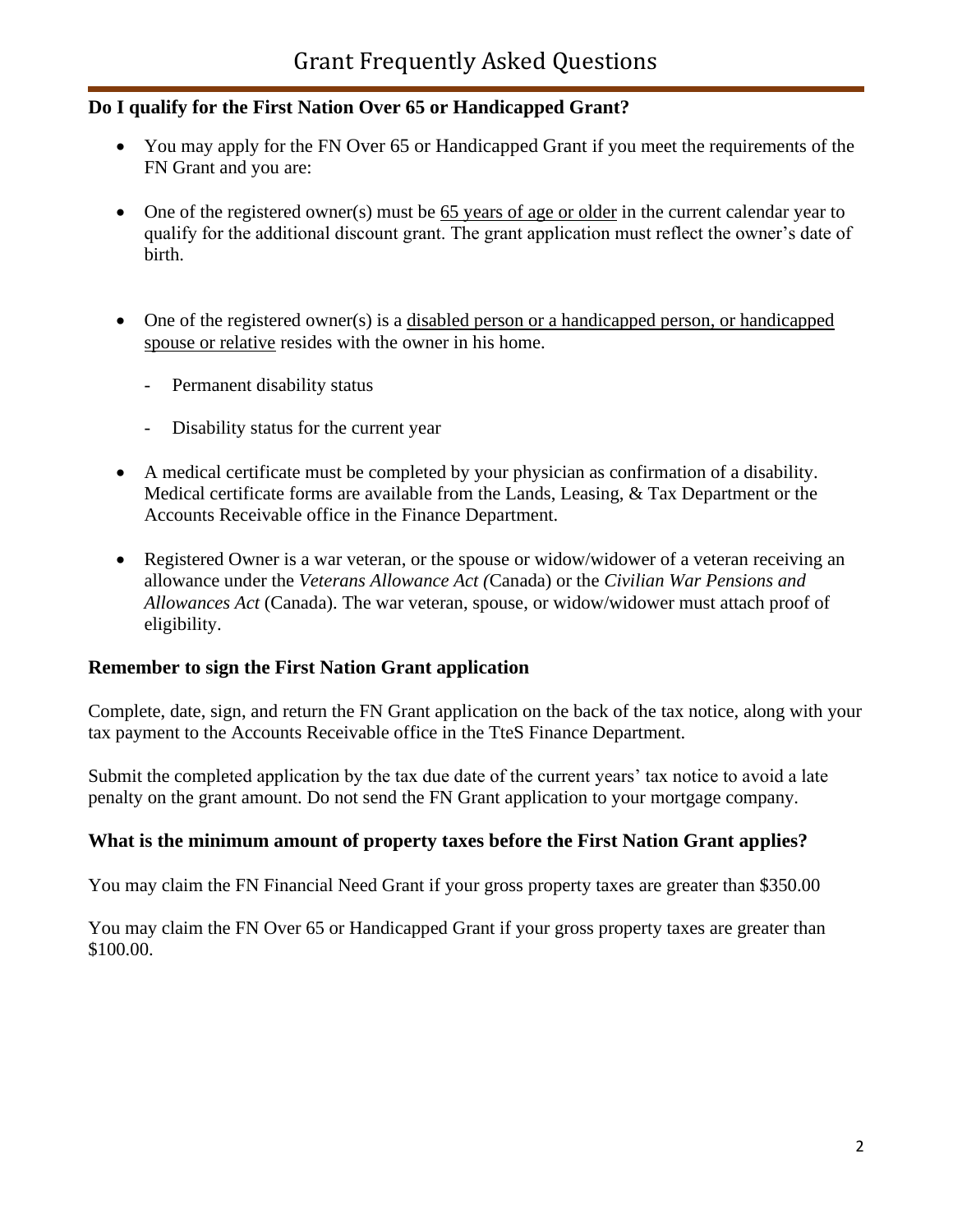## **When is the deadline for applying?**

The deadline for applying for the FN Grant without a penalty is on the final tax payment deadline of August 2 of each calendar year.

You can apply for the FN Grant until December 31st of the current taxation year, however, penalty and interest on the grant amount will apply.

The FN Grant application must be completed and signed for each taxation year.

#### **My mortgage company pays my taxes. Can I still get the First Nation Grant?**

If your mortgage company pays your property taxes on your behalf, you may still qualify for the FN Grant. However, it is still your responsibility to:

- Complete, sign, and return the FN Grant application on the back of your tax notice to the TteS Accounts Receivable office by the final payment deadline (August 2). Do not send the FN Grant application to your mortgage company.
- Make sure your mortgage company is paying the correct amount or property taxes minus the eligible grant.

In order to avoid a duplicate payment or late payment penalty, confirm whether you or your mortgage company will be paying your taxes.

**Please note**: financial institutions cannot approve FN Grant applications.

#### **I just bought a new home. How do I claim the First Nation Grant?**

If the current year's property taxes have not already been paid by the previous owner, you can complete and sign the FN Grant application and submit it with proof of ownership, such as a copy of your: Lease document, Assignment, or, for manufactured homes, a copy of the registered Transfer of Ownership (Section 24 Certificate) from the Manufactured Home Registry, or Bill of Sale for a park model mobile home.

Eligibility is determined at the time tax notices are issued. Legal representatives at the time of conveyance, determine whether the vendor or seller is eligible and can claim the FN Grant, depending on whose primary residence it is at time of sale.

#### **I recently bought a house on which the taxes have been paid in full. Can I claim a refund of the First Nation Grant amount?**

No. The FN Grant is given to reduce the amount of taxes owed. Taxes paid by one person cannot be refunded to a different person.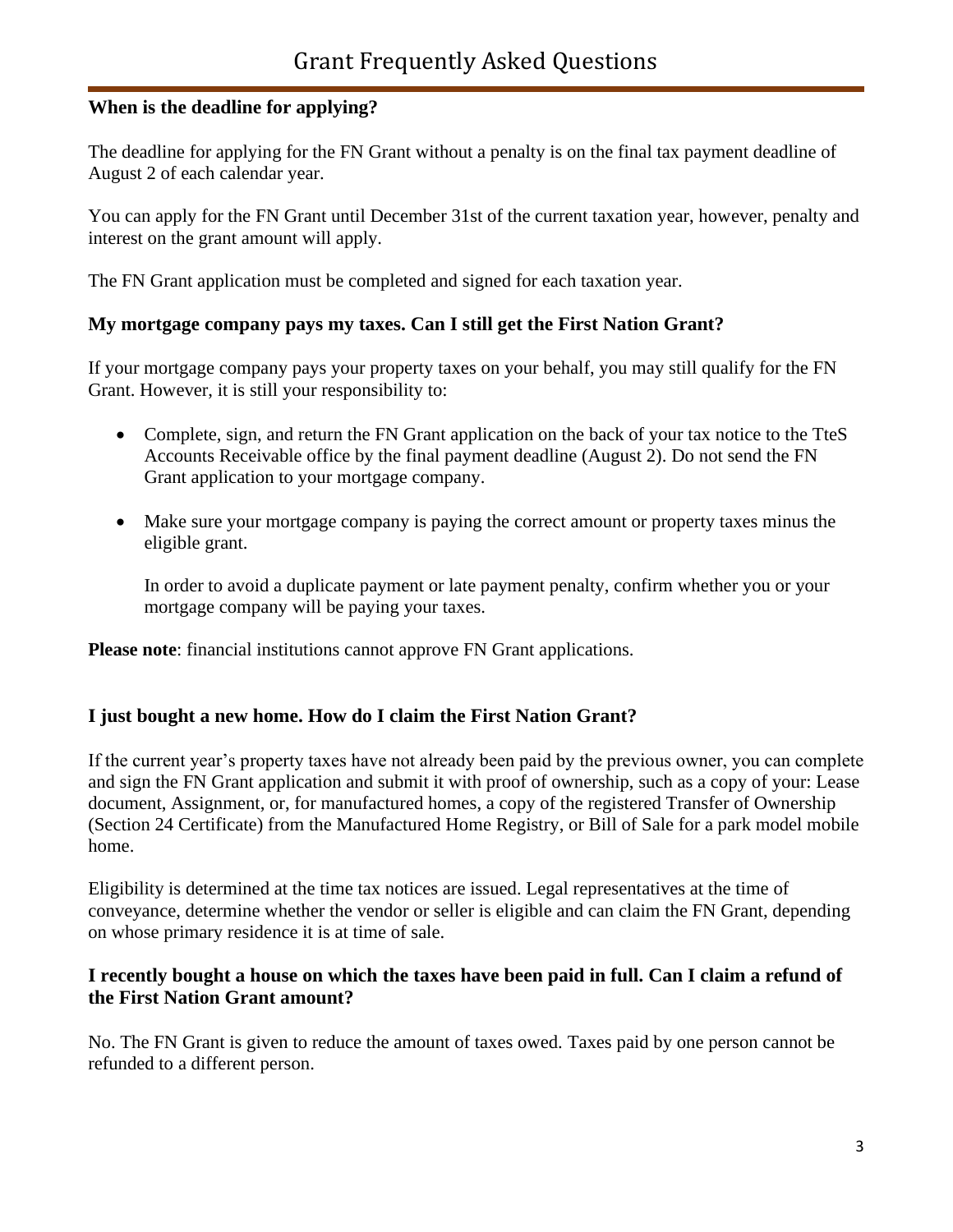#### **Are there special definitions of owner for the First Nation Grant?**

Owner is defined as the registered lessee of property on, or registered manufactured homeowner situated on, TteS - Kamloops Indian Reserve #1. The lessee or mobile homeowner must be bound under the lease to pay current taxes.

For buckshee leases (nonregistered leases), owner is considered the holder or occupier of the property located on the TteS - Kamloops Indian Reserve #1.

If you are uncertain whether you qualify for the FN Grant, you must still apply by the final payment deadline (August 2).

#### **What if the property is registered in a deceased lessee's manufactured homeowner's name?**

You may be eligible to claim the FN Grant to which the deceased lessee or manufactured homeowner would have been entitled, providing:

- the death occurred in the current taxation year;
- you're a relative (a spouse, child, grandchild, parent, brother, or sister) of the deceased;
- you occupy the property as your principal residence at the time of the death; and
- you have not claimed a homeowner grant on any other residence in the province for the current year.

After the year of the death, the residence is your primary residence, property has been transferred to you; you may be eligible for the grant in which you are entitled. Please forward the Lease document, Assignment, Transfer of Ownership from Manufactured Home Registry, or Bill of Sale.

#### **Where do I pay my taxes?**

In person, make payments at the Secwépemc Building aka Administration Building in the Accounts Receivable office, room 211A. Or make cheques payable and mail to:

## **Tk'emlúps te Secwépemc Finance Department 200 - 330 Chief Alex Thomas Way Kamloops, BC V2H 1H1**

#### **What is the Carbon Tax Initiative?**

In 2008, the BC government introduced the Carbon Tax which is a revenue-neutral tax on carbon emissions taxes pollution and returns all the revenue collect to British Columbians through tax cuts in other areas. The idea behind this Carbon Tax is to encourage everyone in the province to reduce their carbon emissions which will allow people to save money while protecting the environment. The carbon tax applies to everyone who burns fossil fuels in BC—industry and individuals. Under law, every cent of the carbon tax will be returned to taxpayers through tax cuts.